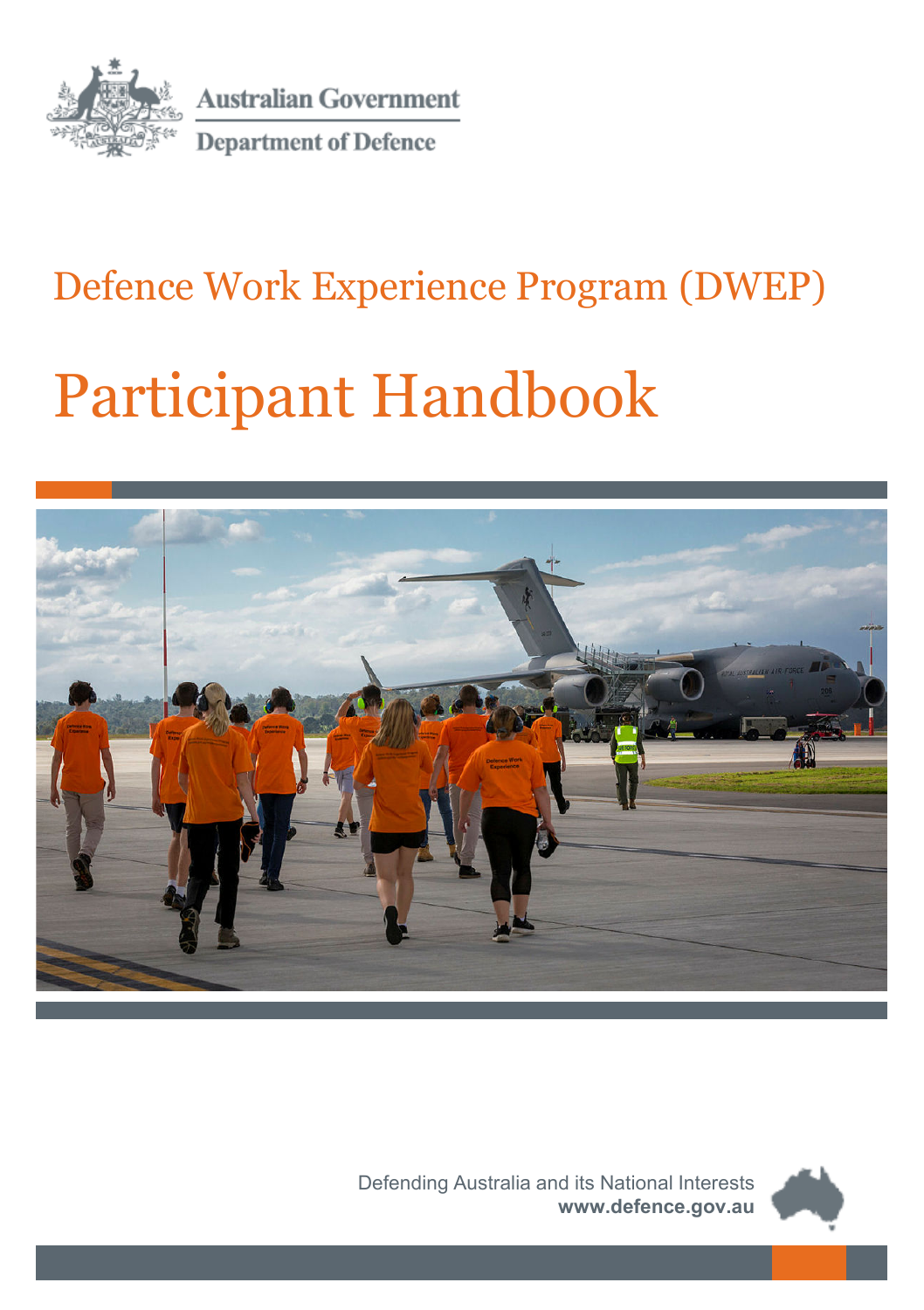### Introduction

**Congratulations!** Welcome to the Defence Work Experience Program (DWEP). Your DWEP placement should provide you with a good understanding of the Defence lifestyle and day-to-day activities of Defence members. These activities are interesting, informative and a lot of fun!

Remember, Defence supervisors are there to help and guide you and answer any questions.

### Youth Safety Statement of Commitment

Defence believes all children and young people have the right to be happy, healthy and safe. All DWEP participants have the right to learn and work in an environment in which they feel safe. No one should behave in a way that makes you feel unsafe or afraid.

#### DEFENCE Values

|            | <b>Service</b>    | The selflessness of character to place the security and<br>interests of our nation and its people ahead of my own |
|------------|-------------------|-------------------------------------------------------------------------------------------------------------------|
| $\bigcirc$ | <b>Respect</b>    | The humanity of character to value others and treat<br>them with dignity                                          |
| $\bigodot$ | <b>Courage</b>    | The strength of character to say and do the right thing,<br>always, especially in the face of adversity.          |
| $\bigodot$ | <b>Integrity</b>  | The consistency of character to align my thoughts,<br>words and actions to do what is right                       |
|            | <b>Excellence</b> | The willingness of character to strive each day to be<br>the best I can be, both professionally and personally    |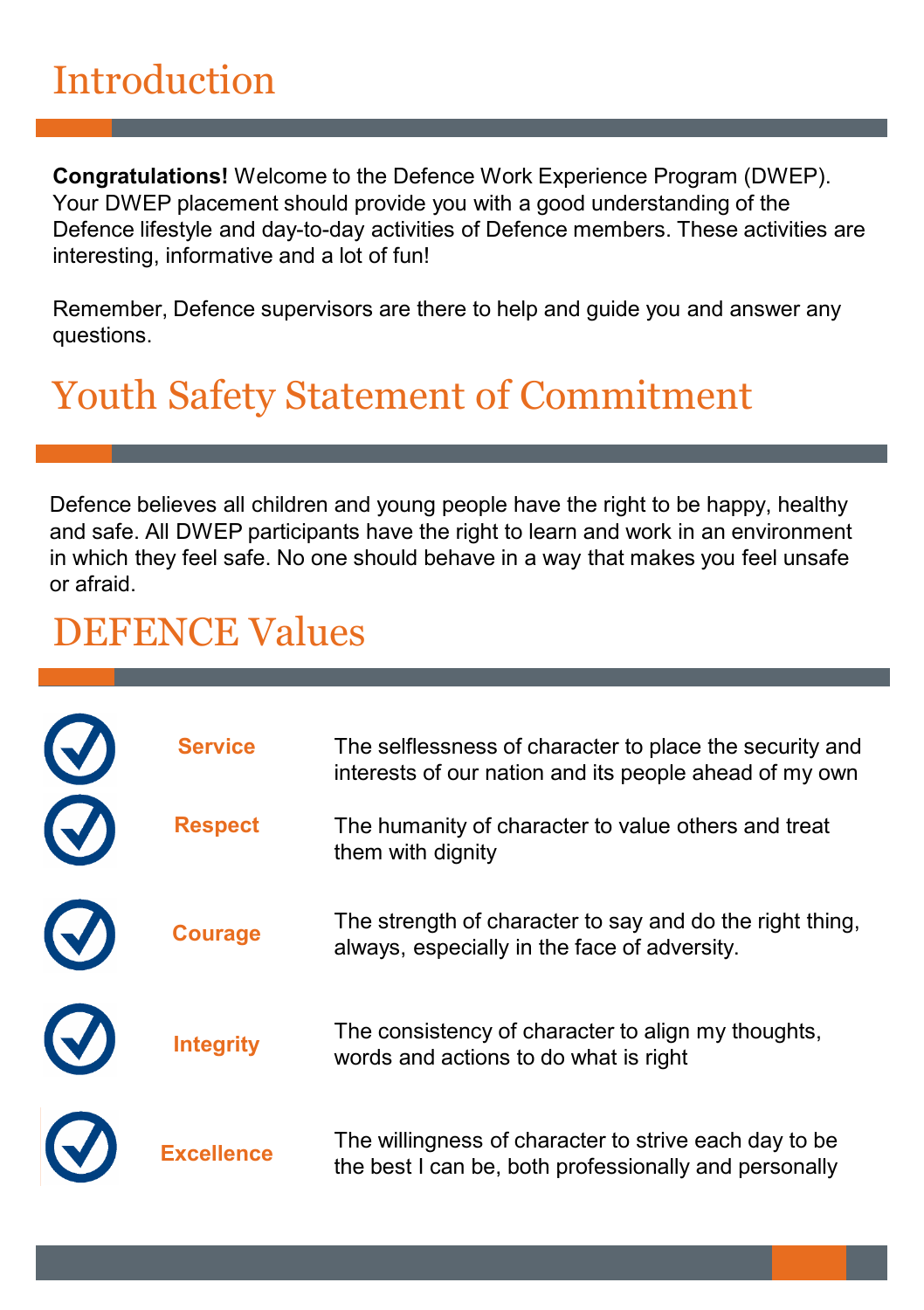## Expected Behaviour of Participants

The DWEP Participant Code of Conduct sets the acceptable standards of behaviour expected of participants. Please remember:

| Treat everyone with respect and behave at all times<br>in a manner that upholds your school's values and the<br>Defence values |  |
|--------------------------------------------------------------------------------------------------------------------------------|--|
| Conduct yourself in a safe and responsible manner.                                                                             |  |
| Actively participate in the program to the best of your<br>ability and be willing to learn.                                    |  |
| Allow others to learn and participate without<br>interference.                                                                 |  |
| Dress appropriately.                                                                                                           |  |
| Co-operate and follow your Defence supervisor's<br>instructions.                                                               |  |
| Say 'no' to, any form off bullying and harassment, and<br>report it if you see it, or suspect it.                              |  |
| Do not use inappropriate language or gestures.                                                                                 |  |
| Speak to a trusted adult if you are concerned for<br>your safety or the safety of others.                                      |  |
|                                                                                                                                |  |

Participants may be asked to sit out of activities or, if appropriate, leave the placement if they are displaying unacceptable behaviour.



#### **Smoking**

Participants are not permitted to smoke during work experience placements.

#### **Alcohol**

Alcohol must not be purchased, consumed or carried by any student whilst undertaking a Work Experience Placement, even if you are over 18.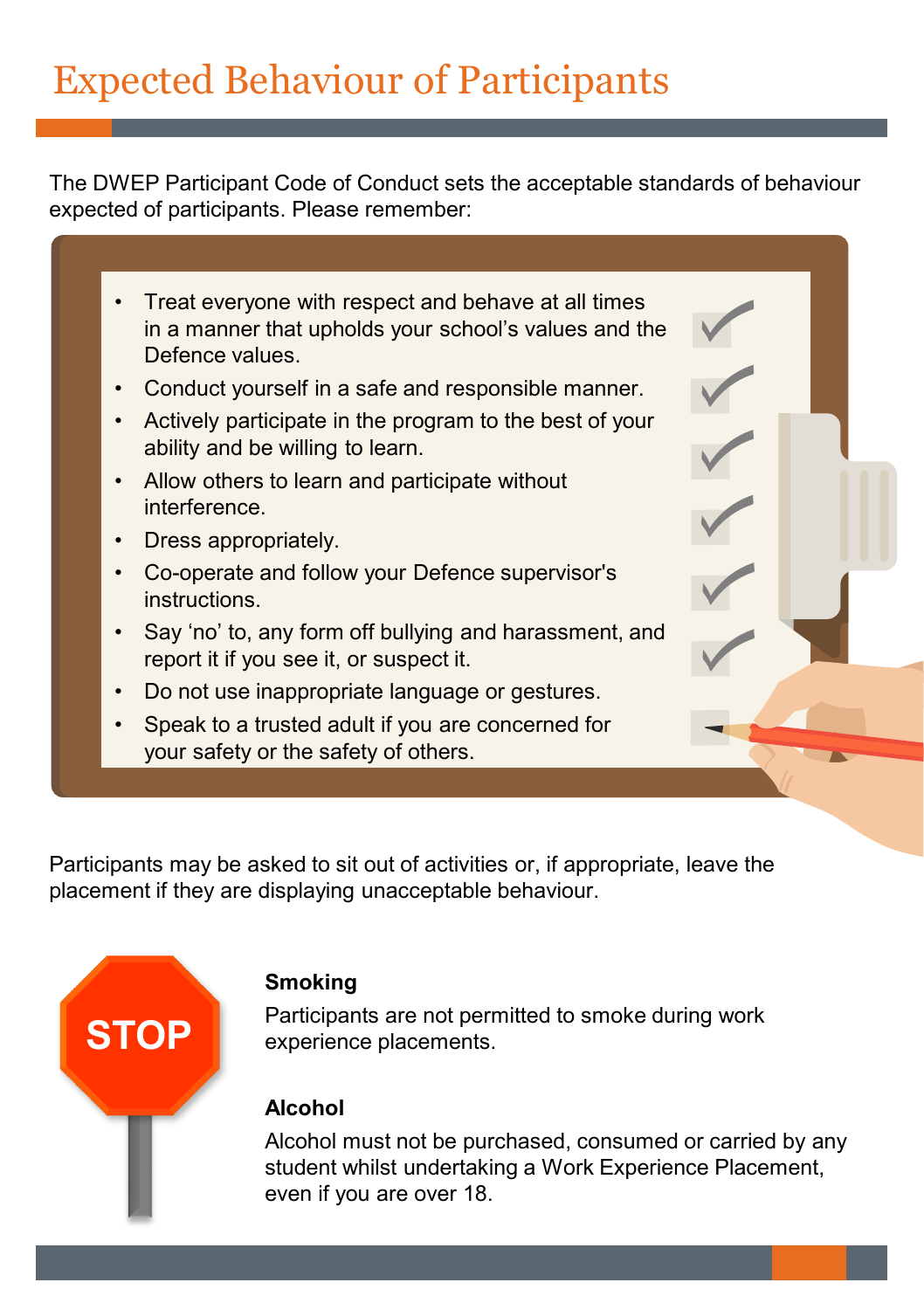### Dress Code

Participants must dress appropriately and with regard for health, hygiene and safety. You should wear practical and comfortable clothing and footwear. Please do not wear your best clothing as you may get dirty in some activities.



#### **Appropriate:**

- Jeans, trousers, pants, and knee-length shorts.
- T-shirts, long sleeve tops, polo shirts, casual business shirts.
- Closed toe shoes such as sneakers or boots.
- Hair that falls below the shoulder must be tied back in a braid, pony tail or bun.
- Visible piercings should be removed or covered. One pair of earrings (sleepers or small studs) is acceptable.
- Nails should be short and tidy.



#### **Inappropriate:**

- Ripped jeans or trousers, short shorts, skirts above kneelength.
- Midriff tops, tank tops or singlets.
- Clothing with offensive or excessive slogans, graphics or branding.
- Open-toe shoes, thongs and UGG boots.

Your Defence supervisor may advise you of other dress code requirements appropriate to your placement e.g. business skirts are suitable in an office setting.

Participants will be provided with a DWEP pack which may contain a DWEP branded t-shirt and polo shirt, hat, sunscreen and water bottle. Some placements will require participants to wear safety footwear. These are to be provided by the participant.

If you are not wearing appropriate clothing or footwear Defence supervisors may ask you to either sit out of activities, or change into appropriate clothing.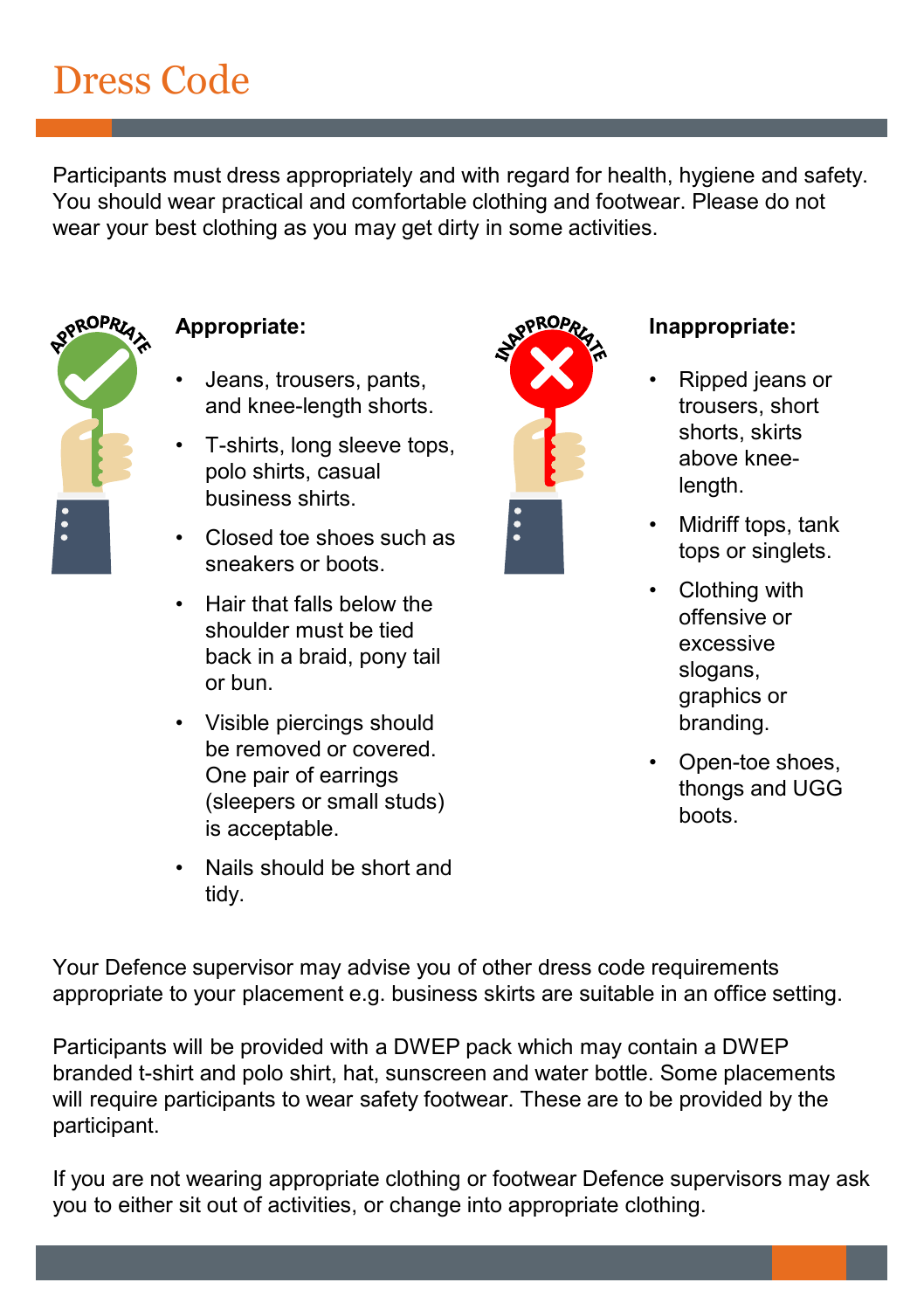Participants should be punctual and attend all mandatory activities. However, if you are unable to attend on one of the days of the placement (e.g. due to an illness) or you are running late on the day, **you must advise your supervisor or Work Experience Liaison Officer (WELO) as soon as possible.** If you are under 18 years of age, your parent/guardian must advise the supervisor or WELO of your whereabouts as soon as possible. Participant absences will be reported by Defence to the school.

## Mobile Phones

Participants may bring their mobile phones during the placement but they should be kept in your bag and used only at times permitted by the supervisor.

Due to security requirements, photography (including using phones) on Defence establishments is not permitted without appropriate authorisation.

## Physical Training (PT)

Participants may be involved in a variety of PT throughout the program. For PT you will be expected to wear active wear that you can comfortably move around in. **All sport shorts must be knee-length**. There are showers available for use prior to changing into your daily work clothes. Please bring a towel, thongs for showering and toiletries with you every day that you have PT or as advised by your Defence supervisor.

### Work Health and Safety (WHS)

Defence offers work experience placements in a variety of work environments. Defence places high importance on safety and identifying work hazards.

Participants will receive a WHS briefing on the first day of the placement and specific safety information will be given before undertaking each activity.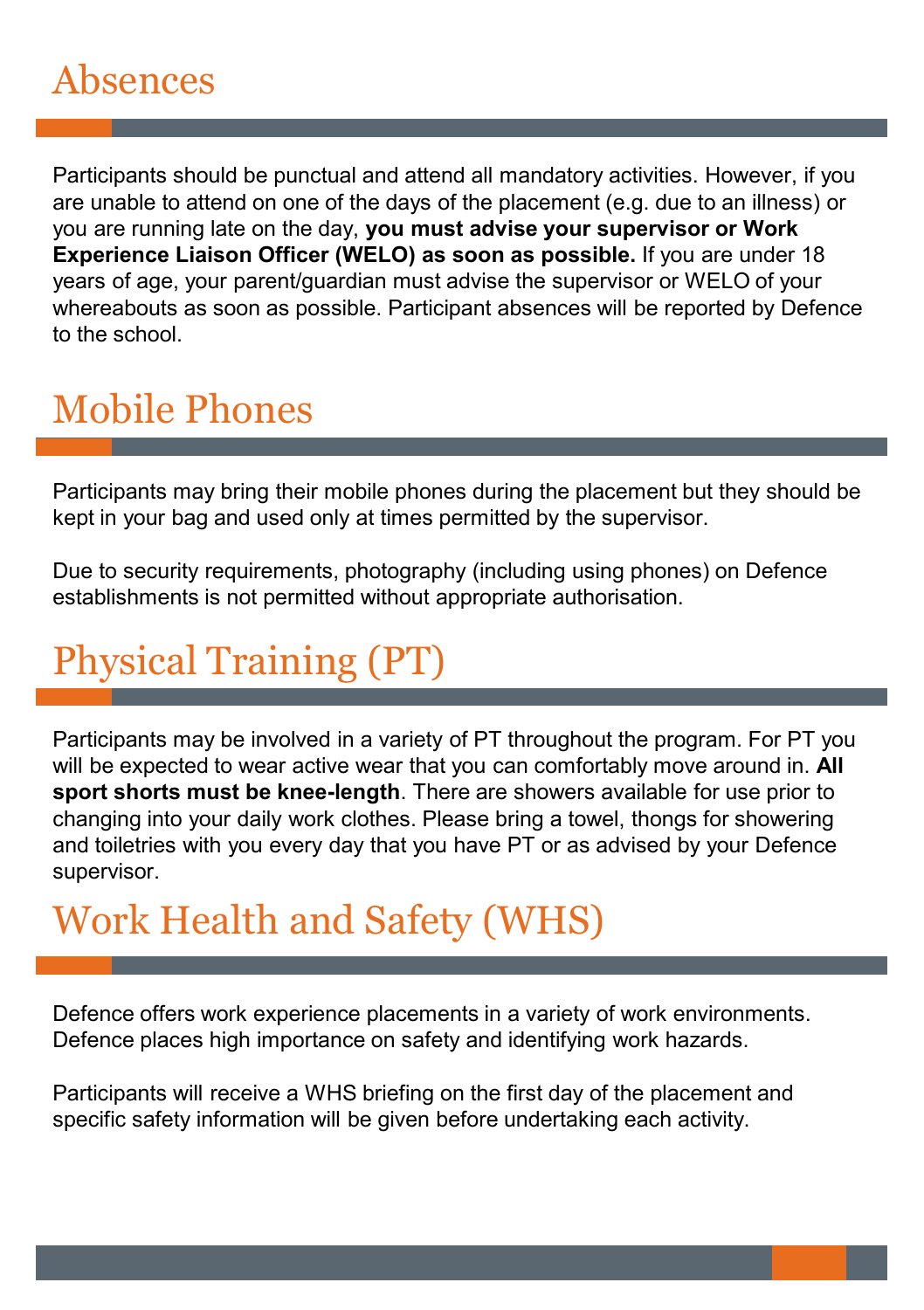### Medical and Medication

Participants must declare medical conditions and any prescribed medication they are taking followed by a treatment plan from a medical practitioner. You must advise your supervisor or Work Experience Liaison Officer (WELO) upon arrival. Participants may also need to bring regular medications not requiring a prescription, such as paracetamol or antihistamines, which should also be advised to staff when you arrive.

#### Food and Refreshments

Lunch may be provided. Your My Placement Form will confirm this arrangement. Participants must advise of any allergies or specific dietary requirements. Morning Tea may be provided and you will be informed by your Work Experience Liaison Officer prior to placement.

### QR Code Check In

Participants are required to Check-In before entering the Mess on base. Ensure you download the QR Code COVID-19 Check-In app onto your smart phone before arriving. A paper sign-in will be available for participants who do not have smart phones or have issues accessing the app.

#### Base Access

Participants are required to bring a hard copy of current Photo Identification to gain access to the base. Participants wishing to park on base will need to advise your Work Experience Liaison Officer prior to placement.

#### Accommodation

Participants travelling to attend a placement will need to secure their own accommodation prior attendance. Accommodation will be provided by the Hosting Unit to participants who are attending an overnight placement. This is specified in the Information Pack attached to the job, and also on the My Placement Form.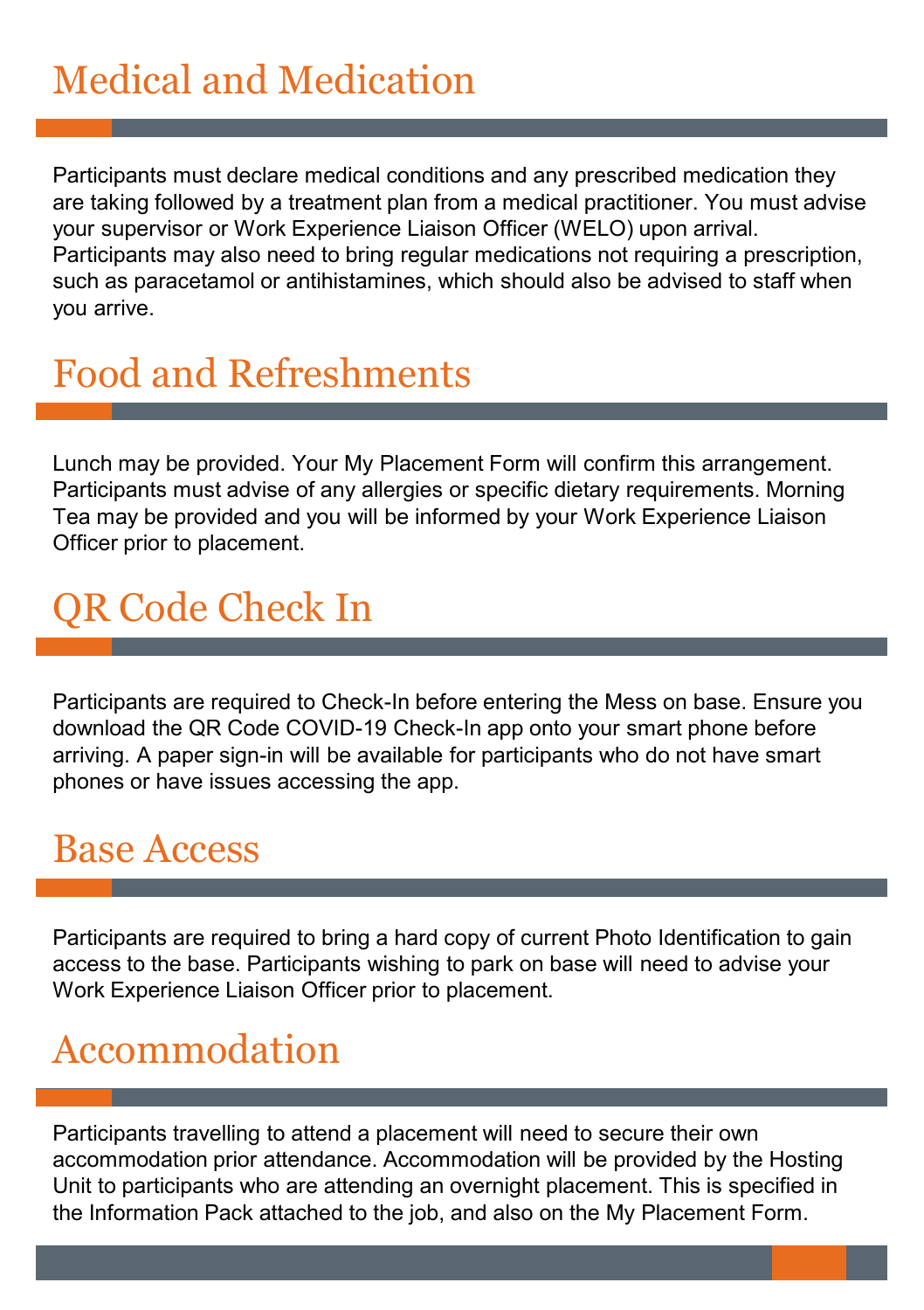### Expected Behaviour of Defence Adults

Whilst participating in the work experience program you can expect Defence adults around you to:

Treat everyone with respect with respectively.

Provide safe, inclusive safe,<br>inclusive and<br>enganing engaging<br>engaging activities.

Ensure you are Ensure your<br>not alone or not alone<br>one-on-one<br>adu one-on-one<br>with an adult.

Speak up if<br>they boll they believe<br>Wey believe *ney believe*<br>you have been<br><sup>harmed</sup> or you have beel<br>harmed or are<br>at risk of bei armed or are<br>at risk of being<br><sup>harm</sup>ed harmed.

### Emergencies, Incidents and Concerns



#### **HOW TO REPORT AN EMERGENCY**

Alert adults around you of the emergency. **Call 000 immediately** to report any incident threatening life or property.



#### **WHAT SHOULD YOU DO IF YOU ARE INVOLVED IN OR WITNESS AN INCIDENT?**

- 1. Speak to your supervisor. Explain to them what has happened or is about to happen. They will record the incident and explain the steps they will take.
- 2. Depending on the severity of the incident, **you and your parents/guardians will receive a response within 24 to 72 hours** regarding further action that will be taken.

An **incident** is an action or event that causes you or someone else harm.

#### **WHAT IF IT INVOLVES A SUPERVISOR?**

If you have a concern about a supervisor, and you do not want to raise it directly with them, speak to another trusted adult. On the next page you are provided with some options to speak to someone independent.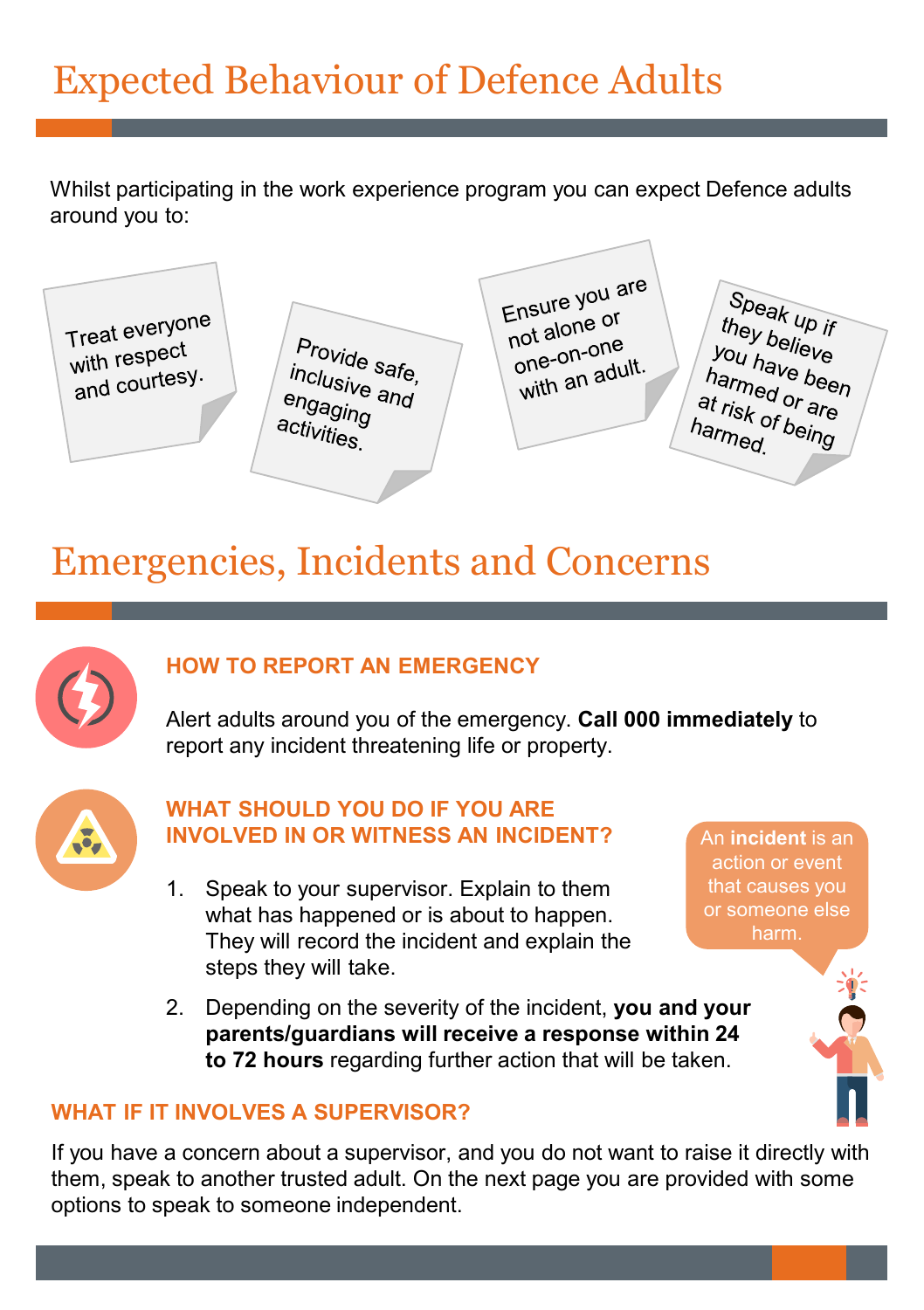### Emergencies, Incidents and Concerns



#### **HOW TO RAISE A CONCERN**

If you are concerned about the care or treatment of yourself or others during the placement, you should raise a concern.

> Remember: Speak up

> > **Help your friends** • Tell an adult

A concern can be about a person (including other participants and adults) or the activities you participate in.

You should raise a concern if:

- You are unhappy about the way you, or someone else, have been treated.
- You consider someone made a mistake and won't fix it.
- You feel unsafe and others won't listen or help.
- You had a disagreement with someone that is causing you stress.

If you would like to raise a concern, follow the steps below:

- 1. If you feel comfortable, speak to your supervisor. They will work with you to fix the issue.
- 2. If you are still unhappy with the result or you do not feel comfortable raising the issue with your supervisor, you can contact your Work Experience Liaison Officer (WELO). They will record your concern and explain the steps they will take.
- 3. If you do not feel comfortable talking to your WELO, you can submit a ConCERN (Confidential Complaint and Event Report/Notification) form.

#### **To submit a ConCERN form, visit:**

**<https://www.defenceyouth.gov.au/media/1633/dy-youth-concern-form.pdf>**

**Remember you can always talk to a trusted adult at home or at school.**